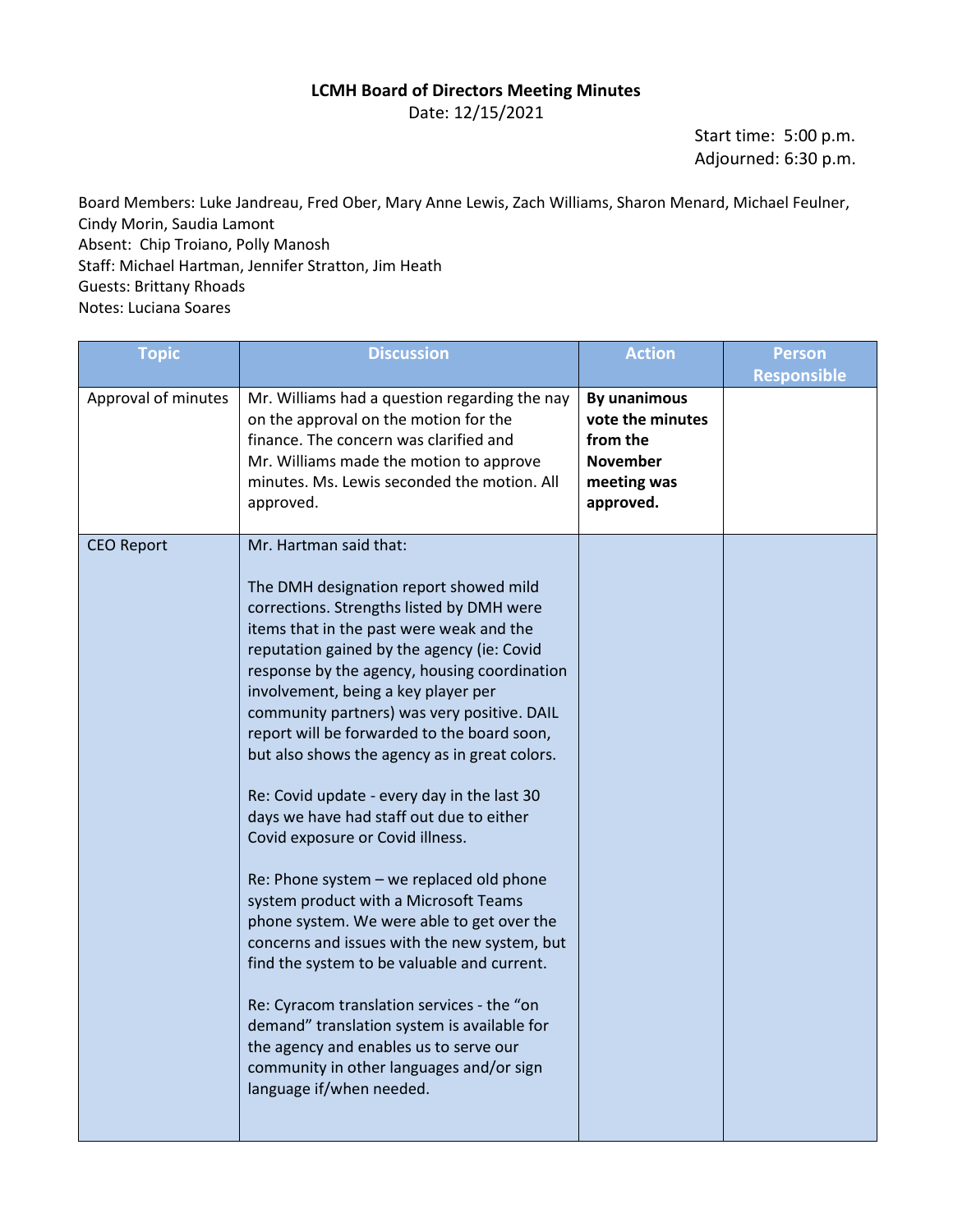| Re: Employee survey - has been sent to staff  |                     |  |
|-----------------------------------------------|---------------------|--|
| and should be finalized soon. Currently with  |                     |  |
| 50% return rate.                              |                     |  |
|                                               |                     |  |
| Re: Staff Holiday drive thru - event happened |                     |  |
| yesterday as we could not host a holiday      |                     |  |
| party. Approximately 150 employees visited.   |                     |  |
|                                               |                     |  |
|                                               |                     |  |
| Re: Open enrollment - benefits enrollments    |                     |  |
| were offered to staff with a 3-tier option of |                     |  |
| health insurance, and additional benefits     |                     |  |
| within the package offered. Will have data to |                     |  |
| board briefly.                                |                     |  |
|                                               |                     |  |
| We are working with state on dollars made     |                     |  |
| available to the agency and should announce   |                     |  |
| a bonus to employees before the end of the    |                     |  |
|                                               |                     |  |
| week.                                         |                     |  |
|                                               |                     |  |
| There are no new grievances and appeals,      |                     |  |
| only the one from behavioral health that was  |                     |  |
| reported last month and is being finalized.   |                     |  |
|                                               |                     |  |
| Clarina Howard requested a statement from     |                     |  |
| community members due to the accusation of    |                     |  |
| an inappropriate behavior from a uniformed    |                     |  |
| staff of the police department of Stowe. The  |                     |  |
| employee was removed from duty but not        |                     |  |
|                                               |                     |  |
| from the fire department. The request was to  |                     |  |
| have the individual removed from the fire     |                     |  |
| department as well. There were no criminal    |                     |  |
| charges. The LCMHS board members              |                     |  |
| discussed the issue and the role of LCMHS,    | <b>By unanimous</b> |  |
| which is of promoting trauma informed         | vote the motion     |  |
| treatment and support of trauma individuals.  | to abstain on       |  |
| Mr. Ober made the motion to abstain on        | creating a          |  |
| making any statement on the matter at this    | statement on this   |  |
| time as the board does not feel that they     | matter has been     |  |
|                                               |                     |  |
| have a role in place. Mr. Feulner seconded    | approved.           |  |
| the motion. All approved.                     |                     |  |
|                                               |                     |  |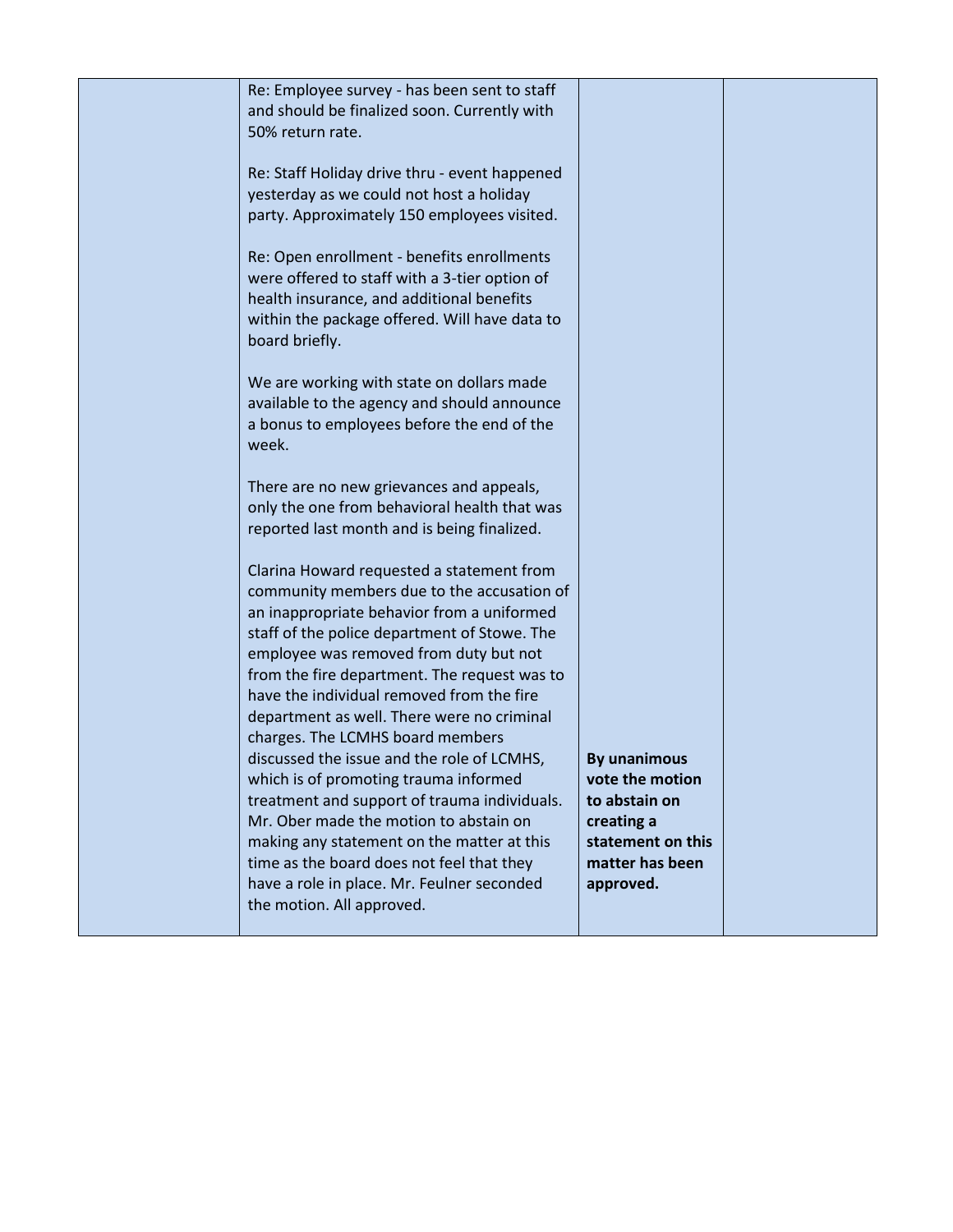| Finance committee                        | Mr. Williams presented the updated<br>investment policy draft reviewed by the<br>finance committee and Union Bank. The<br>board reviewed the full policy.<br>Ms. Morin asked for clarification on roles on<br>the policy, specifically the term<br>"management". Mr. Williams said that<br>"management" should be the CEO and will<br>revise the Delegation of Responsibilities<br>paragraph to make that clear.<br>Ms. Lewis asked if the %xx values are to be<br>kept blank. Mr. Williams said that that is to be<br>further discussed for each year's budget.<br>Ms. Lewis made the motion to approve the<br>investment policy. Ms. Morin seconded the | By unanimous<br>vote the<br>investment policy<br>was approved.<br><b>By unanimous</b><br>vote the 2022<br>annual<br>investment form<br>was approved. | Ms. Soares will<br>copy the policy to                                                                                                                                                                                                 |
|------------------------------------------|-----------------------------------------------------------------------------------------------------------------------------------------------------------------------------------------------------------------------------------------------------------------------------------------------------------------------------------------------------------------------------------------------------------------------------------------------------------------------------------------------------------------------------------------------------------------------------------------------------------------------------------------------------------|------------------------------------------------------------------------------------------------------------------------------------------------------|---------------------------------------------------------------------------------------------------------------------------------------------------------------------------------------------------------------------------------------|
|                                          | motion. All approved.<br>Mr. Williams presented the updated 2022<br>Annual Investment Form created and<br>reviewed by the finance committee and<br>Union Bank. The board reviewed the full<br>policy. He clarified that the "date of approval<br>by the board" should be the date the motion<br>is voted and approved by the board and the<br>current document will refer to 2022<br>investments.<br>Ms. Lewis made the motion to accept the<br>2022 Annual Investment Form as written. Mr.<br>Ober seconded the motion. All approved.                                                                                                                    |                                                                                                                                                      | the LCMHS policy<br>template and put<br>it through<br>signature by the<br><b>CEO and the board</b><br>president.<br>Mr. Williams will<br>date and sign the<br>form and forward<br>it to LCMHS and<br><b>Union Bank for</b><br>filing. |
| <b>Equity and Diversity</b><br>Committee | Ms. Lewis shared the information from the<br>past meeting in which the HR Director Amy<br>Fitzgerald joined the meeting and requested<br>the committee's feedback on a pronoun<br>training to be offered to staff.<br>Ms. Lewis said she sent an email to REAL<br>asking for any grant writing or funding<br>resources to provide trainings to the board.<br>She shared a list of companies that have<br>supported REAL in the past, and have been<br>reaching out to them to request their<br>support.                                                                                                                                                   |                                                                                                                                                      |                                                                                                                                                                                                                                       |